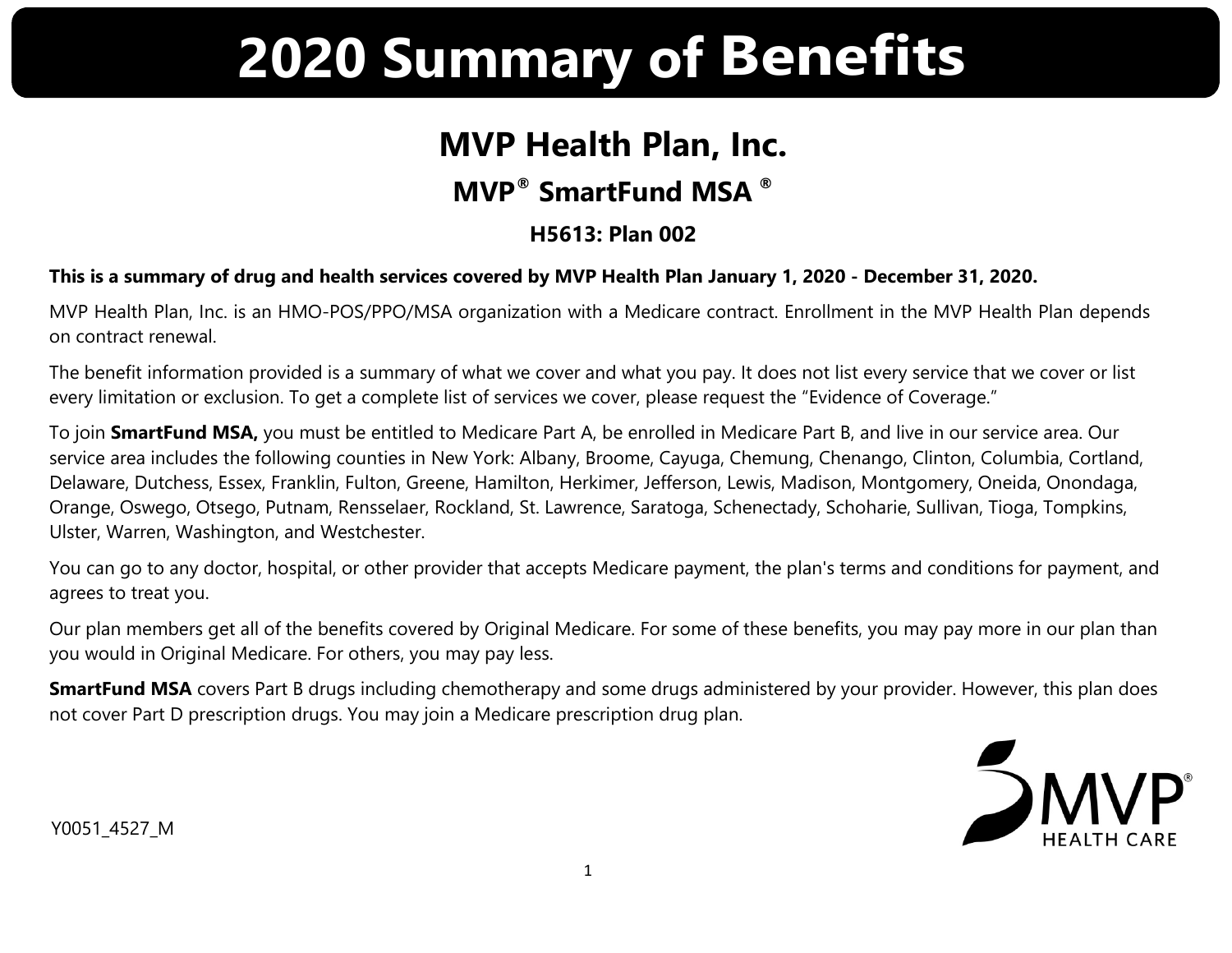| <b>Premiums and Benefits</b>                                          | <b>MVP<sup>®</sup> SmartFund</b><br>$MSA^{\alpha}$  | <b>MVP<sup>®</sup> SmartFund MSA<sup>®</sup> with</b><br><b>Optional Supplemental Rider</b>                          | What you should know                                                                                                                                                                                                                                                                           |
|-----------------------------------------------------------------------|-----------------------------------------------------|----------------------------------------------------------------------------------------------------------------------|------------------------------------------------------------------------------------------------------------------------------------------------------------------------------------------------------------------------------------------------------------------------------------------------|
| <b>Monthly Plan Premium</b>                                           | You pay \$0                                         | You pay \$28                                                                                                         | You must continue to pay your Part B<br>premium (\$135.50 in 2010. This amount<br>may change in 2020).                                                                                                                                                                                         |
| <b>Deductible</b>                                                     | \$8,000 per year.                                   | \$8,000 per year.<br>Services covered under the Optional<br>Supplemental Rider are not subject<br>to the Deductible. | You pay 100% of your Medicare-covered<br>services until you meet the deductible<br>amount. Once you meet your deductible,<br>MVP pays 100% of your Medicare-covered<br>services.                                                                                                               |
| <b>How much does Medicare</b><br>deposit into my MSA bank<br>account? | Medicare will deposit<br>\$2,500 into your account. | Medicare will deposit \$2,500 into<br>your account.                                                                  | For members who join after January 1, 2020,<br>this amount will be adjusted (pro-rated) for<br>the number of months remaining in the<br>year. If you leave the plan during the year,<br>you will be required to repay a pro-rated<br>portion of this contribution back to MVP<br>and Medicare. |
| <b>Inpatient Hospital</b><br>Coverage                                 | You pay nothing after you<br>pay your deductible.   | You pay nothing after you pay your<br>deductible.                                                                    | Our plan covers an unlimited number<br>of days for an inpatient hospital stay.<br>Medicare benefit periods do not apply.                                                                                                                                                                       |
| <b>Outpatient Hospital</b><br>Coverage                                | You pay nothing after you<br>pay your deductible.   | You pay nothing after you pay your<br>deductible.                                                                    |                                                                                                                                                                                                                                                                                                |
| <b>Doctor Visits</b><br>• Primary Care Providers<br>• Specialists     | You pay nothing after you<br>pay your deductible.   | You pay nothing after you pay your<br>deductible.                                                                    |                                                                                                                                                                                                                                                                                                |
| <b>Preventive Care</b>                                                | You pay nothing after you<br>pay your deductible.   | You pay nothing after you pay your<br>deductible.                                                                    | Any additional preventive services<br>approved by Medicare during the<br>contract year will be covered. There are<br>some items not covered at \$0 cost.                                                                                                                                       |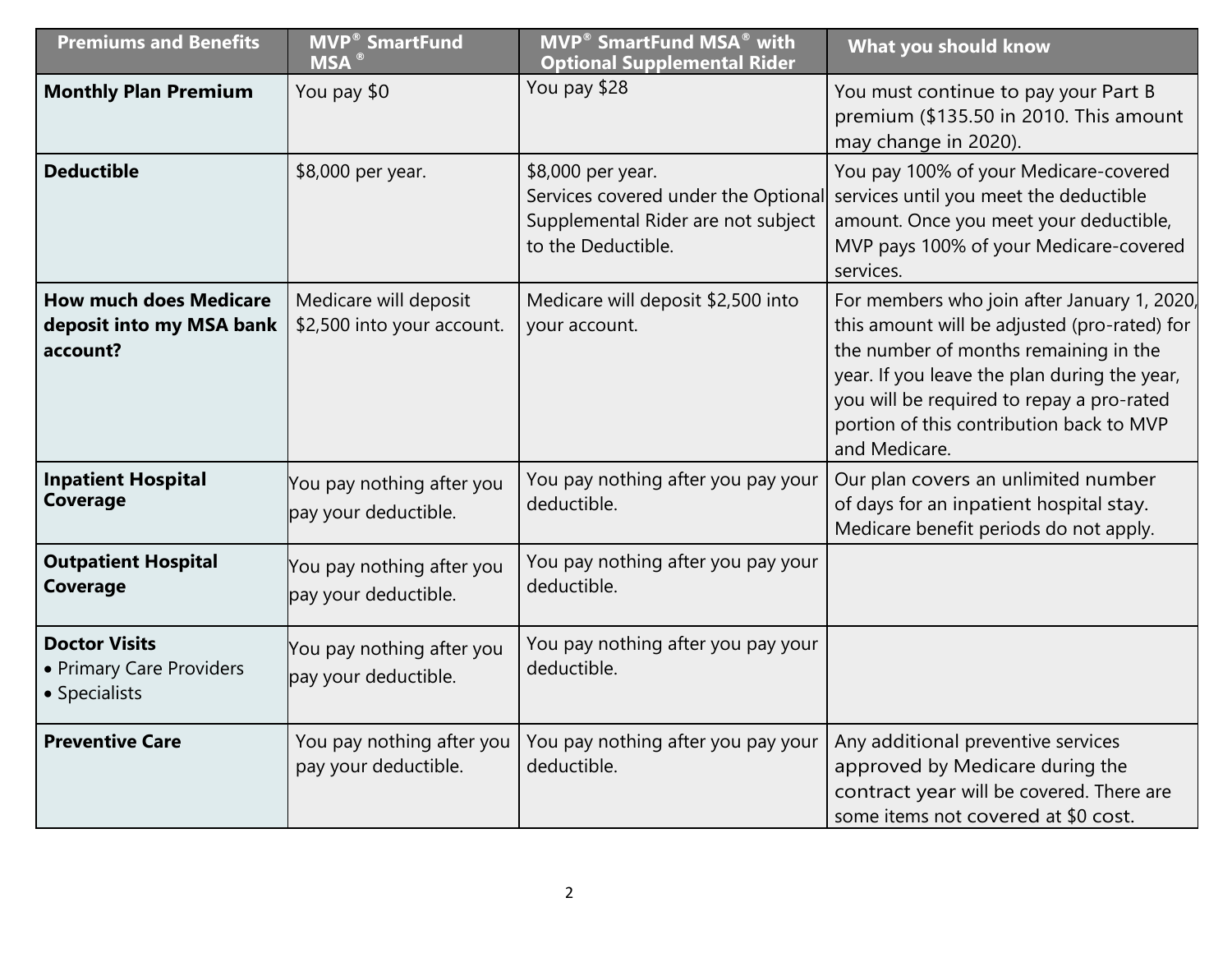| <b>Premiums and Benefits</b>                                                                                                                                                       | <b>MVP<sup>®</sup> SmartFund</b><br>$MSA^{\circledR}$ | <b>MVP<sup>®</sup> SmartFund MSA<sup>®</sup> with</b><br><b>Optional Supplemental Rider</b> | What you should know |
|------------------------------------------------------------------------------------------------------------------------------------------------------------------------------------|-------------------------------------------------------|---------------------------------------------------------------------------------------------|----------------------|
| <b>Emergency Care</b>                                                                                                                                                              | You pay nothing after you<br>pay your deductible.     | You pay nothing after you pay your<br>deductible.                                           |                      |
| Urgently Needed Services You pay nothing after you                                                                                                                                 | pay your deductible.                                  | You pay nothing after you pay your<br>deductible.                                           |                      |
| <b>Diagnostic</b><br><b>Services/Labs/ Imaging</b><br>• Diagnostic radiology<br>service (e.g., MRI)<br>• Lab services<br>Diagnostic tests and<br>procedures<br>• Outpatient x-rays | You pay nothing after you<br>pay your deductible.     | You pay nothing after you pay your<br>deductible.                                           |                      |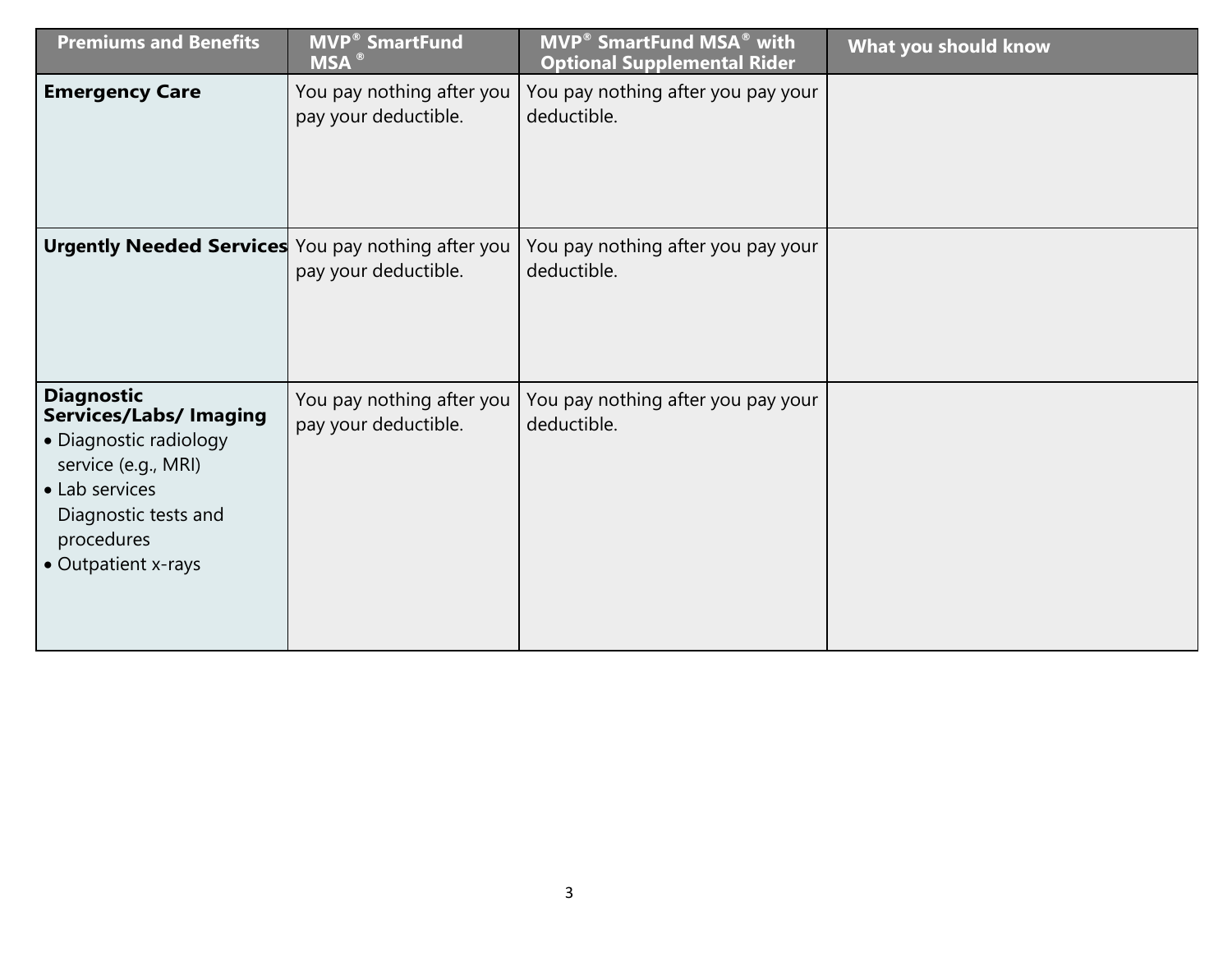| <b>Premiums and Benefits</b>                   | <b>MVP<sup>®</sup> SmartFund</b><br>$MSA^{\omega}$                                                                                                 | <b>MVP<sup>®</sup> SmartFund MSA<sup>®</sup> with</b><br><b>Optional Supplemental Rider</b>                                                                                                                                                                                                                                                                                                         | What you should know                                         |
|------------------------------------------------|----------------------------------------------------------------------------------------------------------------------------------------------------|-----------------------------------------------------------------------------------------------------------------------------------------------------------------------------------------------------------------------------------------------------------------------------------------------------------------------------------------------------------------------------------------------------|--------------------------------------------------------------|
| <b>Hearing Services</b>                        | You pay nothing after you<br>pay your deductible.<br>Only covers Exam to<br>diagnose and treat hearing Hearing Aid Coverage<br>and balance issues. | You pay nothing after you pay your<br>deductible for diagnostic exam.<br>• One Routine hearing exam every<br>year.<br>• Three Hearing aid<br>fitting/evaluation visits every year.<br>• TruHearing Flyte Advanced \$699<br>• TruHearing Flyte Premium \$999<br>Maximum of two hearing aids per<br>year are covered, limited to one per<br>ear, per year. Hearing Aids not<br>subject to Deductible. | Optional Supplemental Rider provides<br>additional coverage. |
| <b>Dental Services</b><br>Oral exam & Cleaning | Not covered.                                                                                                                                       | \$240 Annual Preventive Dental<br>Allowance                                                                                                                                                                                                                                                                                                                                                         | Optional Supplemental Rider provides<br>additional coverage. |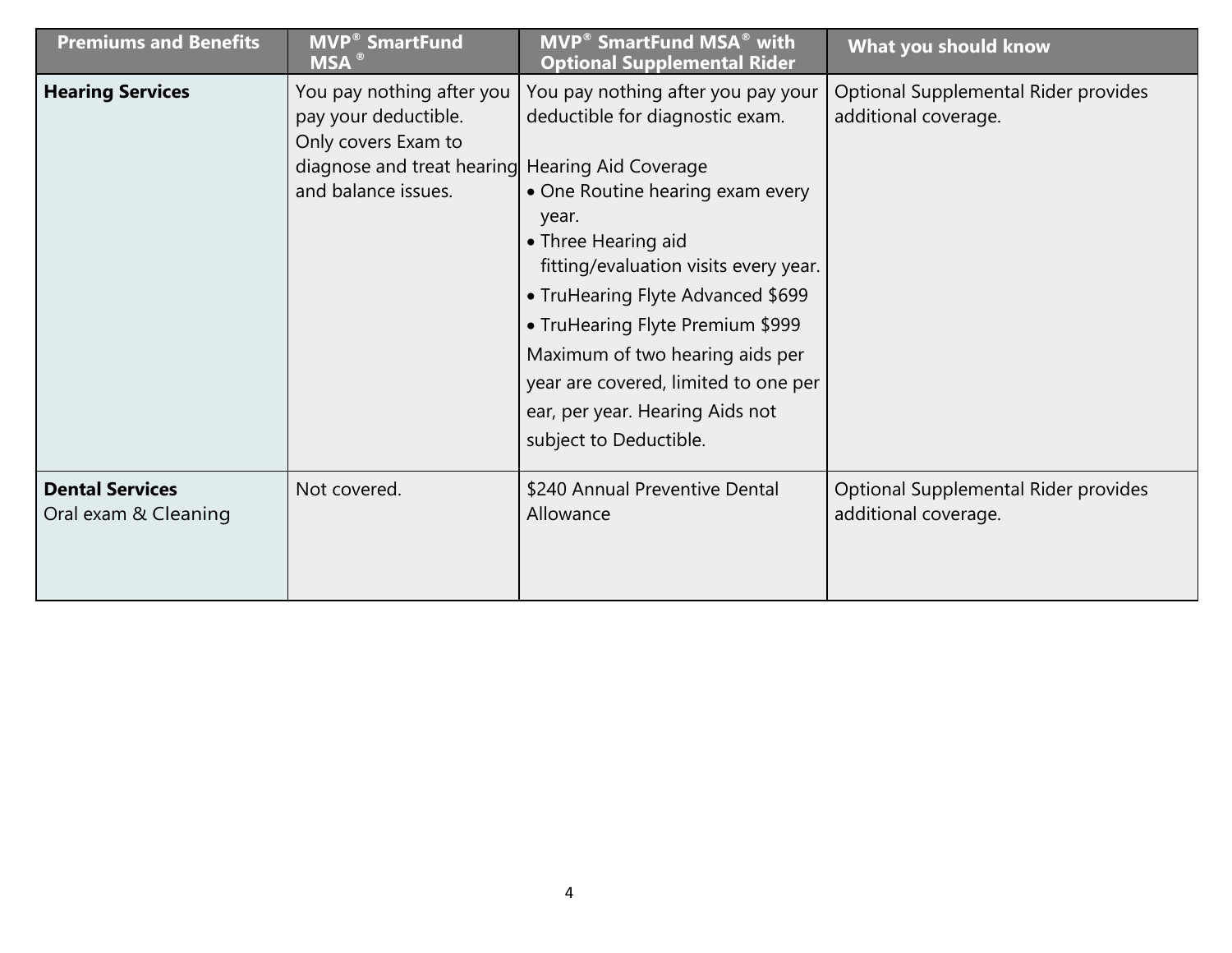| <b>Premiums and Benefits</b>                                                                                                     | <b>MVP<sup>®</sup></b> SmartFund<br><b>MSA</b>                                                                                                                                            | <b>MVP<sup>®</sup> SmartFund MSA<sup>®</sup> with</b><br><b>Optional Supplemental Rider</b>                                                                                                                                                                                                         | What you should know                                                                                           |
|----------------------------------------------------------------------------------------------------------------------------------|-------------------------------------------------------------------------------------------------------------------------------------------------------------------------------------------|-----------------------------------------------------------------------------------------------------------------------------------------------------------------------------------------------------------------------------------------------------------------------------------------------------|----------------------------------------------------------------------------------------------------------------|
| <b>Vision Services</b>                                                                                                           | You pay nothing after you                                                                                                                                                                 | You pay nothing after you pay your                                                                                                                                                                                                                                                                  | Optional Supplemental Rider provides                                                                           |
| $\bullet$ Eye Exam                                                                                                               | pay your deductible.                                                                                                                                                                      | deductible for Medicare-covered                                                                                                                                                                                                                                                                     | additional coverage.                                                                                           |
| • Post-cataract Surgery<br>Eyewear                                                                                               | Only covers Exam to<br>diagnose and treat<br>diseases and conditions of<br>the eye (including yearly<br>glaucoma screening)<br>Eyeglasses or contact<br>lenses after cataract<br>surgery. | services.<br>• Routine eye exam. You are<br>covered for up to 1 every year<br>• Our plan pays up to \$100 every<br>year for contact lenses, eyeglasses<br>(frames and lenses), and eyeglass<br>lenses from an in-network<br>provider.<br>Routine eye exam and eyewear not<br>subject to Deductible. |                                                                                                                |
| <b>Mental Health Services</b><br>• Inpatient visit<br>• Outpatient group therapy<br>visit/Outpatient individual<br>therapy visit | You pay nothing after you<br>pay your deductible.                                                                                                                                         | You pay nothing after you pay your<br>deductible.                                                                                                                                                                                                                                                   | Our plan covers up to 190 days in a lifetime<br>for Inpatient Mental Health care in a<br>Psychiatric Hospital. |
| <b>Skilled Nursing Facility</b>                                                                                                  | You pay nothing after you<br>pay your deductible.                                                                                                                                         | You pay nothing after you pay your<br>deductible.                                                                                                                                                                                                                                                   | Our plan covers up to 100 days in a SNF.                                                                       |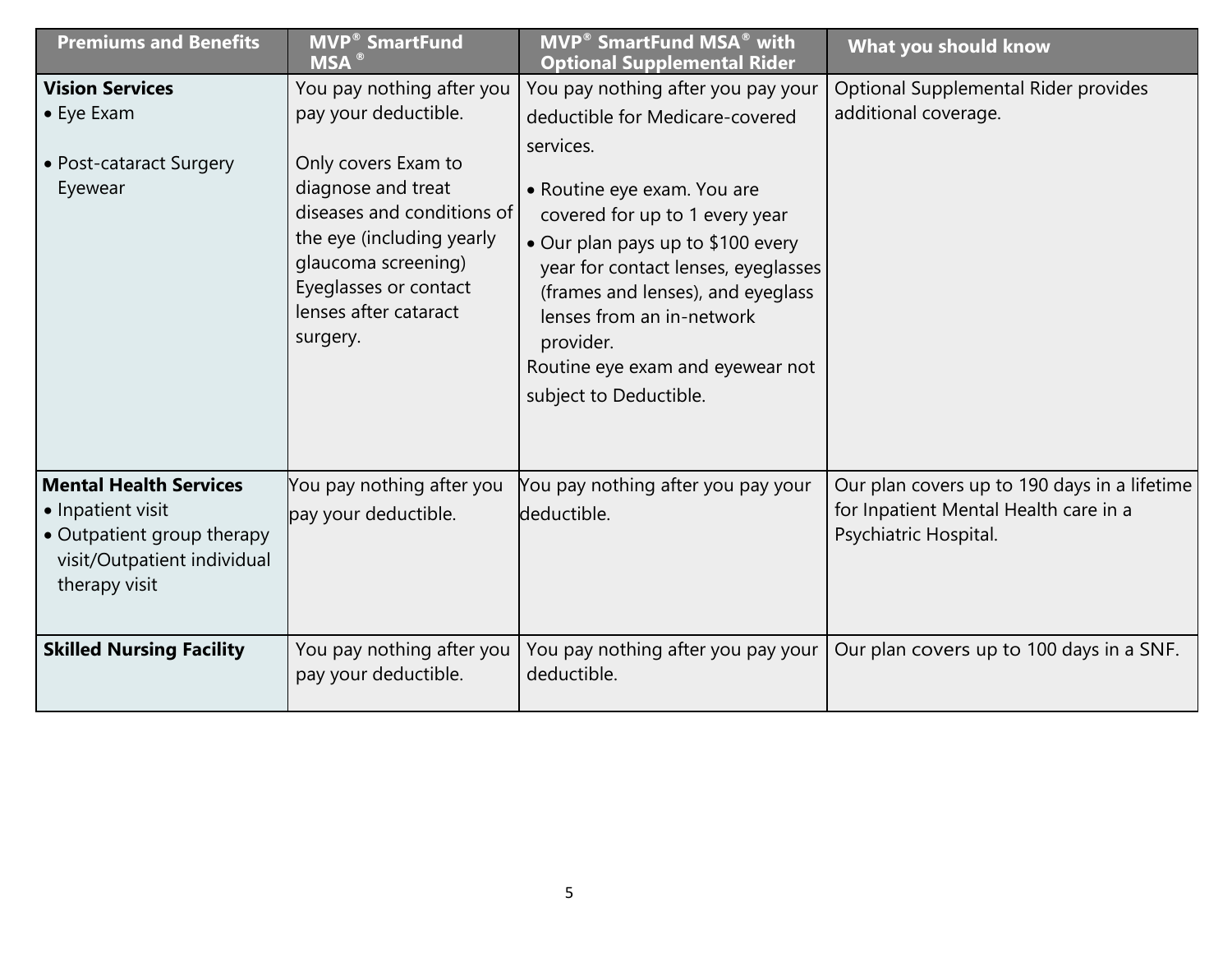| <b>Benefits</b>                                                                                                                                                                        | <b>SmartFund (MSA)</b>                            | <b>SmartFund (MSA) with</b><br><b>Optional Supplemental Rider</b> | What you should know                                                                                                                                                                                                                                                                                                                       |
|----------------------------------------------------------------------------------------------------------------------------------------------------------------------------------------|---------------------------------------------------|-------------------------------------------------------------------|--------------------------------------------------------------------------------------------------------------------------------------------------------------------------------------------------------------------------------------------------------------------------------------------------------------------------------------------|
| <b>Physical Therapy</b>                                                                                                                                                                | You pay nothing after you<br>pay your deductible. | You pay nothing after you pay your<br>deductible.                 | Annual dollar limits apply to all outpatient<br>therapy services. Dollar limit also applies to<br>therapy services in a Skilled Nursing Facility<br>(SNF) and hospital outpatient departments.                                                                                                                                             |
| <b>Ambulance</b>                                                                                                                                                                       | You pay nothing after you<br>pay your deductible. | You pay nothing after you pay your<br>deductible.                 | Paramedic Intercept may also be covered.<br>These Advanced Life Support Services are<br>separate from ambulance transportation<br>and are covered if all of the following exist:<br>1. furnished in a rural area according to<br>CMS or State; 2. through a contract with a<br>volunteer ambulance service; 3. are<br>Medically Necessary. |
| <b>Transportation</b>                                                                                                                                                                  | Not covered                                       | Not covered                                                       |                                                                                                                                                                                                                                                                                                                                            |
| <b>Medicare Part B Drugs</b>                                                                                                                                                           | You pay nothing after you<br>pay your deductible. | You pay nothing after you pay your<br>deductible.                 | You pay a 20% coinsurance for Part B drugs<br>purchased at a pharmacy, administered by a<br>pharmacist, or administered by your doctor.<br>(An office visit copay may also apply.)                                                                                                                                                         |
| <b>Foot Care</b> (podiatry services)<br>• Foot exams and treatment<br>• Routine foot care                                                                                              | You pay nothing after you<br>pay your deductible. | You pay nothing after you pay your<br>deductible.                 | Foot exams and treatment only if you have<br>diabetes-related nerve damage and/or<br>meet certain conditions.                                                                                                                                                                                                                              |
| <b>Medical Equipment/</b><br><b>Supplies</b><br>· Durable Medical Equipment<br>(e.g., wheelchairs, oxygen)<br>· Prosthetics (e.g., braces,<br>artificial limbs)<br>• Diabetes supplies | You pay nothing after you<br>pay your deductible. | You pay nothing after you pay your<br>deductible.                 |                                                                                                                                                                                                                                                                                                                                            |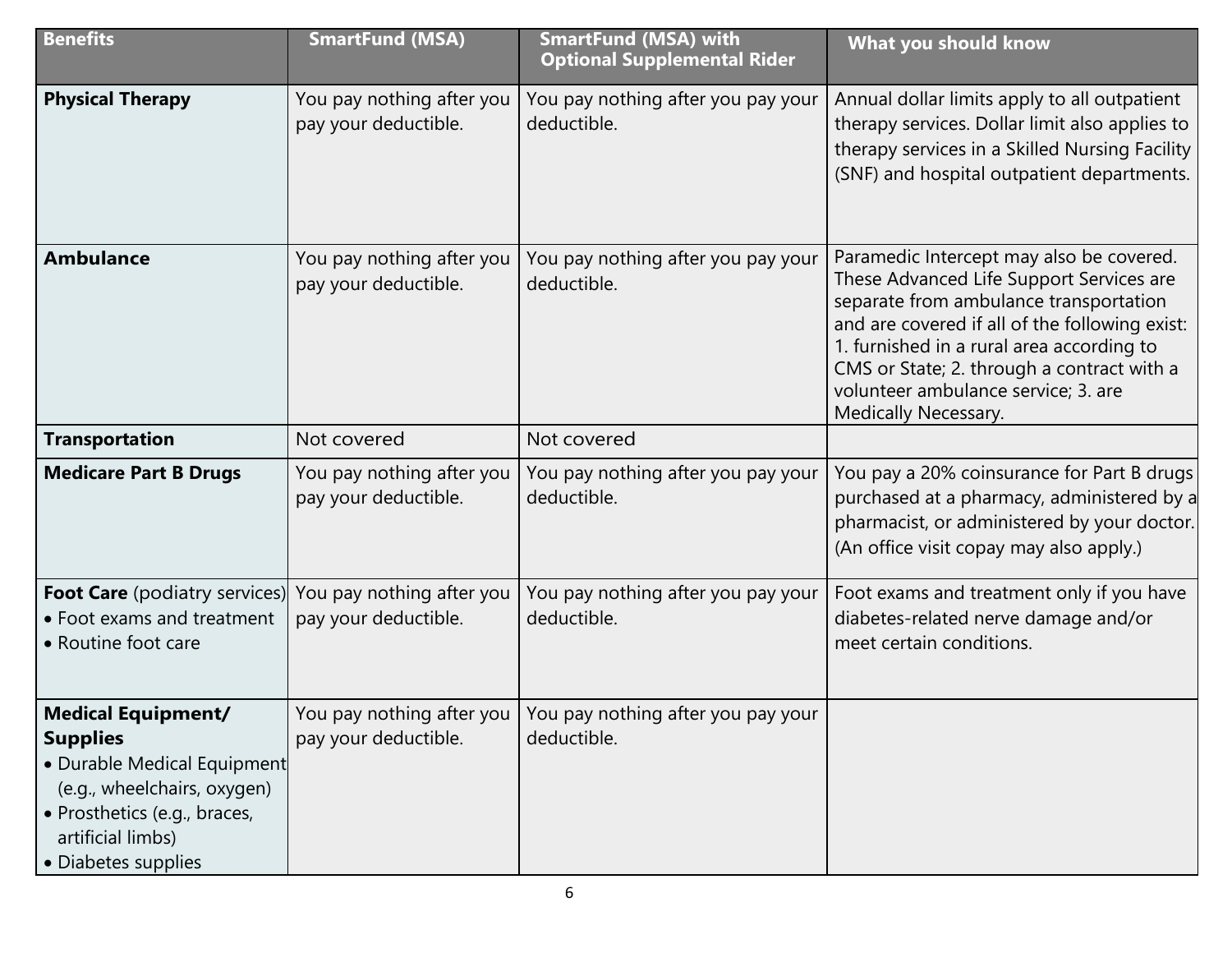| <b>Benefits</b>                               | <b>SmartFund (MSA)</b> | <b>SmartFund (MSA) with</b><br><b>Optional Supplemental Rider</b>                                                                                                                                    | What you should know                                                                                               |  |
|-----------------------------------------------|------------------------|------------------------------------------------------------------------------------------------------------------------------------------------------------------------------------------------------|--------------------------------------------------------------------------------------------------------------------|--|
| <b>Wellness Programs:</b><br>• SilverSneakers | Not Covered            | SilverSneakers Fitness Program -<br>fitness center membership and<br>classes, plus health education,<br>YogaStretch, SilverSplash, CardioFit<br>and Cardio Circuit available at select<br>locations. | Optional Supplemental Rider provides<br>additional coverage.                                                       |  |
| <b>Outpatient Prescription Drugs</b>          |                        |                                                                                                                                                                                                      |                                                                                                                    |  |
| <b>Benefits</b>                               | <b>SmartFund (MSA)</b> | <b>SmartFund (MSA) with Optional</b><br>Supplemental Rider                                                                                                                                           | What you should know                                                                                               |  |
| <b>Part D Prescription</b><br><b>Drugs</b>    | Not Covered            | Not Covered                                                                                                                                                                                          | SmartFund (MSA) does not cover<br>Part D prescription drugs. You may<br>join a Medicare prescription drug<br>plan. |  |

If you want to know more about the coverage and costs of Original Medicare, look in your current "Medicare & You" handbook. View it online at **http://www.medicare.gov** or get a copy by calling **1-800-MEDICARE (1-800-633-4227)**, 24 hours a day, 7 days a week. TTY users should call **1-877-486-2048**.

This document is available in other formats such as Braille, large print or audio.

For more information, please call us at the phone number below or visit us at **mvphealthcare.com**.

Toll-free **1-800-324-3899**, TTY users should call **1-800-662-1220**.

From October 1 – March 31, you can call us Monday – Friday from 8 am – 6 pm and Saturday, 8 am – 12 pm Eastern Time.

From April 1 – September 30, you can call us Monday – Friday from 8 am – 6 pm Eastern Time.